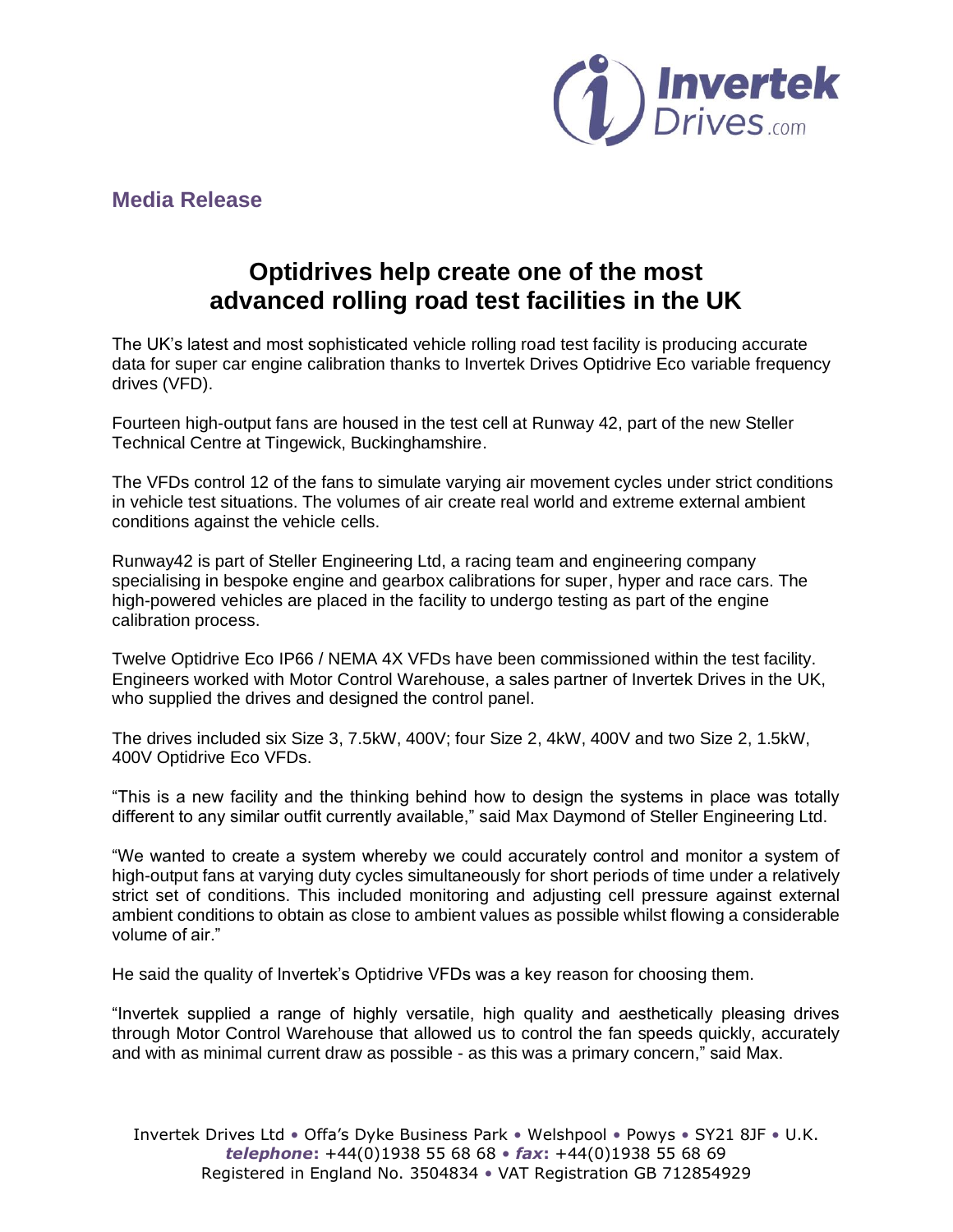

"The installed system manages to accurately control the fans individually and as banks in an efficient manner under demanding environments."

He added: "The outcome has been an integrated system that accurately controls several banks of fans to create a unique, bespoke and highly flexible air movement system which has already proven to be a fundamental part of our exciting new facility.

"We're really pleased to be working alongside Invertek and Motor Control Warehouse to create one of the most advanced testing facilities in the UK."

Optidrive Eco HVAC VFD are designed specifically for fan and pump control. They provide accurate speed control that helps achieve significant savings in energy and costs. In the case of Runway42, the ability to accurately control fan speed was paramount.

Gez Evans of Motor Control Warehouse said IP66 / NEMA 4X drives were needed due to the extreme conditions within the test cell. They would also need an emergency stop system.

"The IP66 enclosure protected drives were mounted adjacent to the main control panel, with control from an HMI and PLC. The system also has an E-Stop facility.

"We designed and built a control panel with an HMI and PLC to provide the control needed. The Optidrives were fitted external to the panel and controlled over Modbus. A safety relay inside the panel was used to switch the drives' STO under E-Stop condition."

He added: "Custom software was created to control all of the fans, with a seven-inch HMI with user friendly graphical interface. The system also provided remote access, data logging of the running currents and output frequencies of the 14 drives, and the ability to send recipes to the PLC from PCs on the Steller network."

More information about Runway42 can be found at [www.runway42.co.uk.](http://www.runway42.co.uk/)

### **For more media information, contact:**

Owain Betts, PR, Media and Communications

- t:  $+44(0)1938558253$
- m: +44 (0)7787 437 052
- e: Owain.Betts@invertek.co.uk
- w: www.invertekdrives.com

### **Notes to the Editor**

#### **Invertek Drives**

Invertek Drives Ltd is dedicated to the design and manufacturing of electronic variable frequency drives for controlling electric motors. Established in 1998 it has grown year-on-year and is now one of the world's leading innovators in VFD technology.

Invertek Drives Ltd • Offa's Dyke Business Park • Welshpool • Powys • SY21 8JF • U.K. *telephone***:** +44(0)1938 55 68 68 • *fax***:** +44(0)1938 55 68 69 Registered in England No. 3504834 • VAT Registration GB 712854929